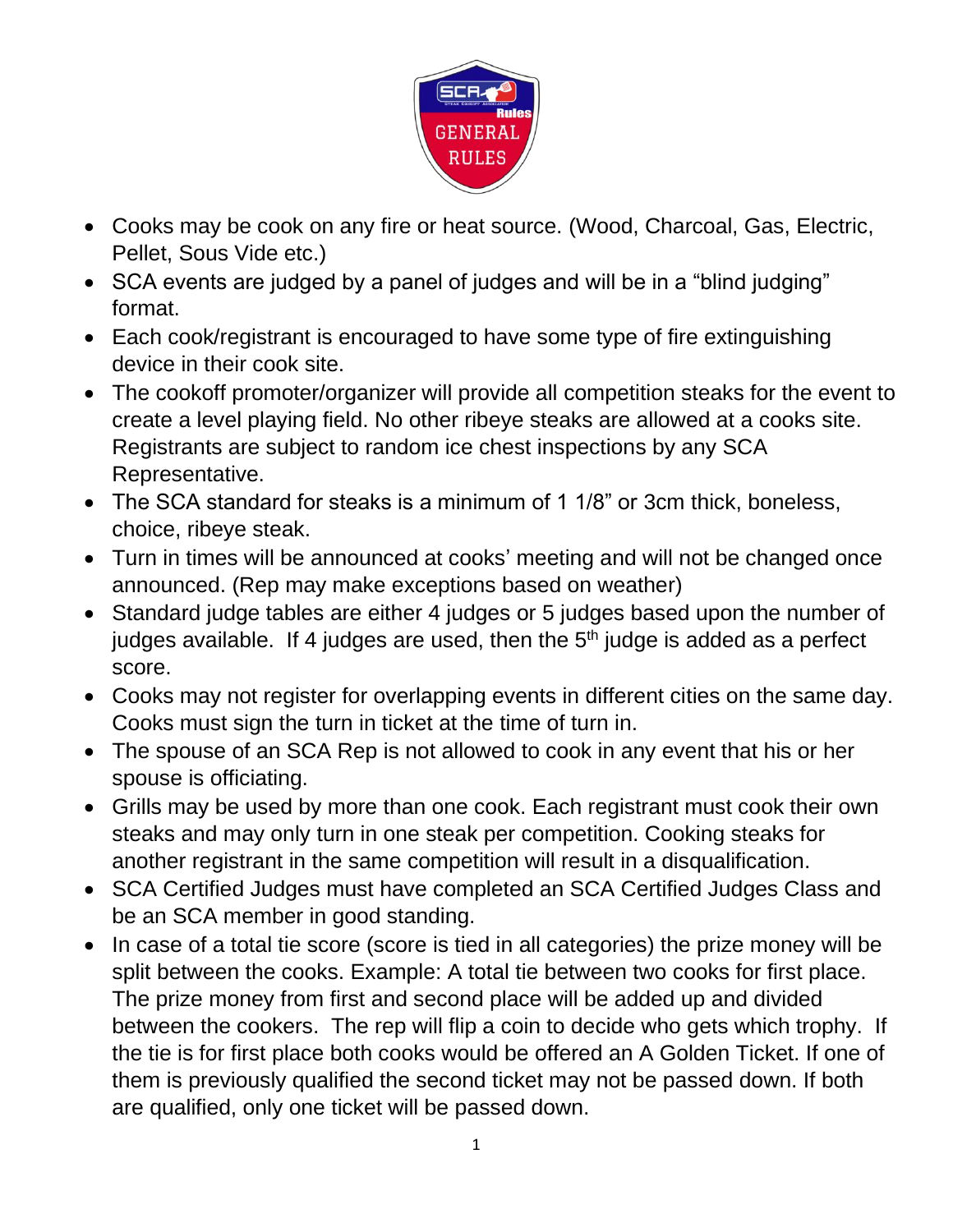- If there is a total results tie in the top ten, both cooks will be awarded the same points.
- If a number is called and no one claims the award within one hour after awards, the prize will go unclaimed. The results will not be affected, and SCA Points will remain the same.
- Ribs can be either baby back or spareribs unless specified by the promoter and posted on the flier.
- The winner of every SCA-sanctioned event will be invited to the SCA World Championship. If the winner of the event is not a member at the time of the win, he/she will have until the following Monday at 8am CST to become a member. If the cook does not become a member, the invitation will roll down to the highest placing member (no lower than 10<sup>th</sup> place). If there are no cooks eligible for the invite, then the invite will become an "At Large Bid".
- If a registered team notifies the Rep in advance that they will be arriving late, another team may select their steaks for them. The team on site will draw a chip in the absent cook's name and pick for them in the order of that token. Then, after selecting the second steak, the on-site team will give the absent team's steaks to the SCA Rep, who will hold onto the steaks until the absent team arrives.
- If a head cook wants to register after the cooks meeting begins, they can do so but they must wait till after registered cooks complete their steak selections.
- A team must get approval from the SCA Rep to allow someone else to select their steaks for them.
- A head cook may register for 1 entry per each category for both Steak and Ancillary categories.
- The minimum age to compete in the adult categories (steak & Ancillaries) is 13 years old. They need to do their own steak selections, seasoning, cooking, steak turn at the event.
- If a certified judge wants to cook and judge on same day, they may cook Steak A and judge Steak B only and must attend the judges meeting.
- Exchanging of turn in tickets is a disqualification to both cooks.
- The SCA logo is trademarked and cannot be used to sell merchandise without SCA consent.
- All decisions by SCA Reps at an event are subject to office review.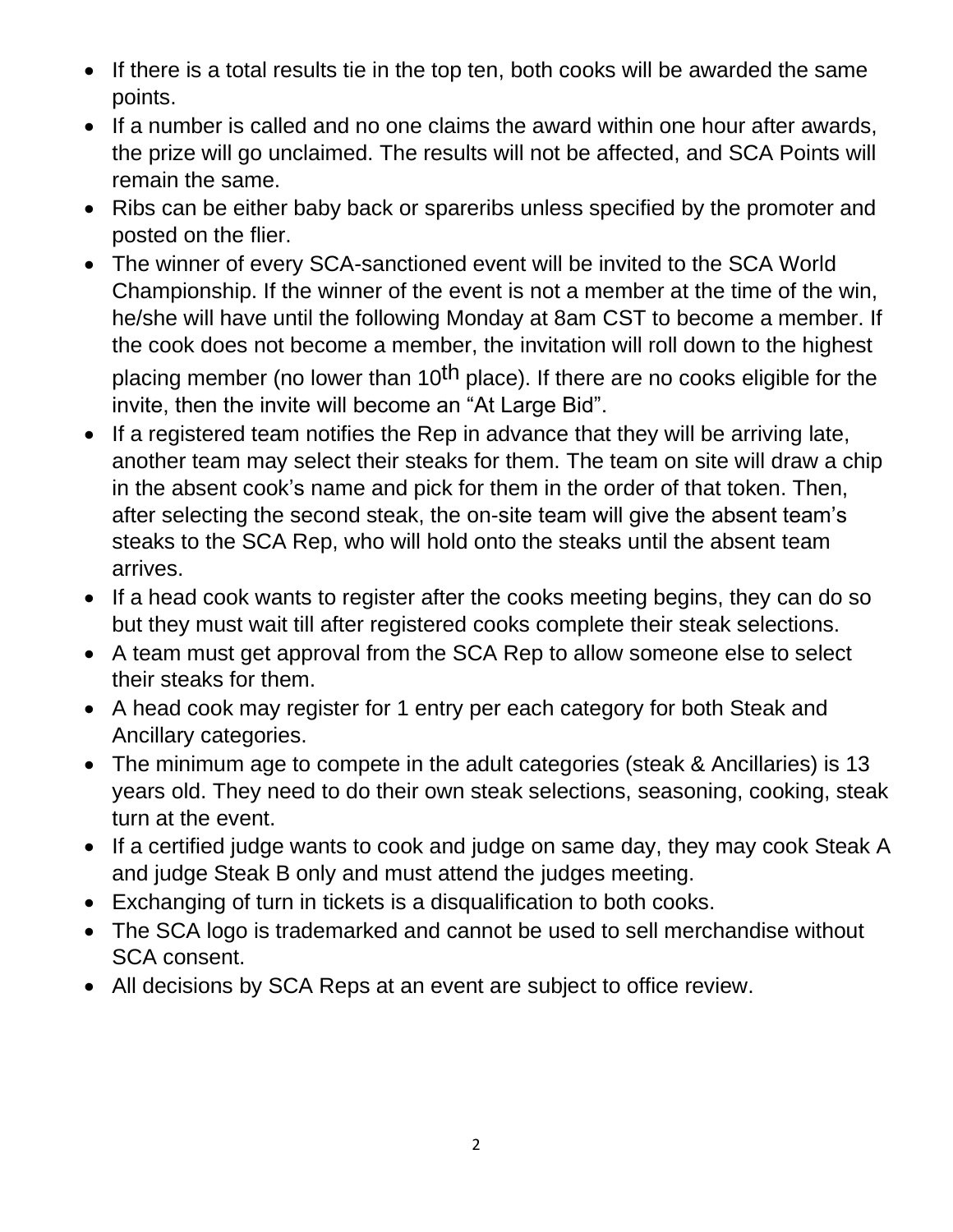

- Steak may be cooked on any fire or heat source. (Wood, Charcoal, Gas, Electric, Pellet, Sous Vide etc.)
- Head cooks may register for either Steak A or Steak B but must let the SCA rep know at check in.
- Steak cooks may only register once per competition and must cook their own steaks.
- No other ribeye steaks other than the ones provided to the head cooks by the promoters are to be present at cook sites.
- Steaks may be lightly trimmed before, but not after cooking.
- Steaks may not be marked or branded in any way. (Grill marks are not considered marking).
- Turn in one steak, whole and uncut, on top of the provided foil disk. The provided foil disks must be placed in the box, silver side up, and not folded in any way. The steaks will be judged as presented in the box.
- No sauce or garnish is allowed in the steak turn in box. A compound butter is allowed if it is melted on the steak.
- Placement of the steak and inspection for foreign objects is the team's duty, the boxes will not be opened at the turn in table.
- There are no size standards for the seasonings on the steak.
- Pooling of NATURAL juices in the box is acceptable.
- Steaks are judged on Appearance, Doneness (Medium), Taste, Texture and Overall Impression.
- Tie breaker: Taste, Doneness, Texture, Appearance, and Overall Impression.

#### **REASONS FOR A STEAK DQ**

- Any foreign object found in the turn in box. (String, Toothpick, Skewer, etc.)
- A steak turned in after the turn in window has expired.
- Using ribeye steaks other than the ones provided by the promoter.
- Cooking a steak for another competitor.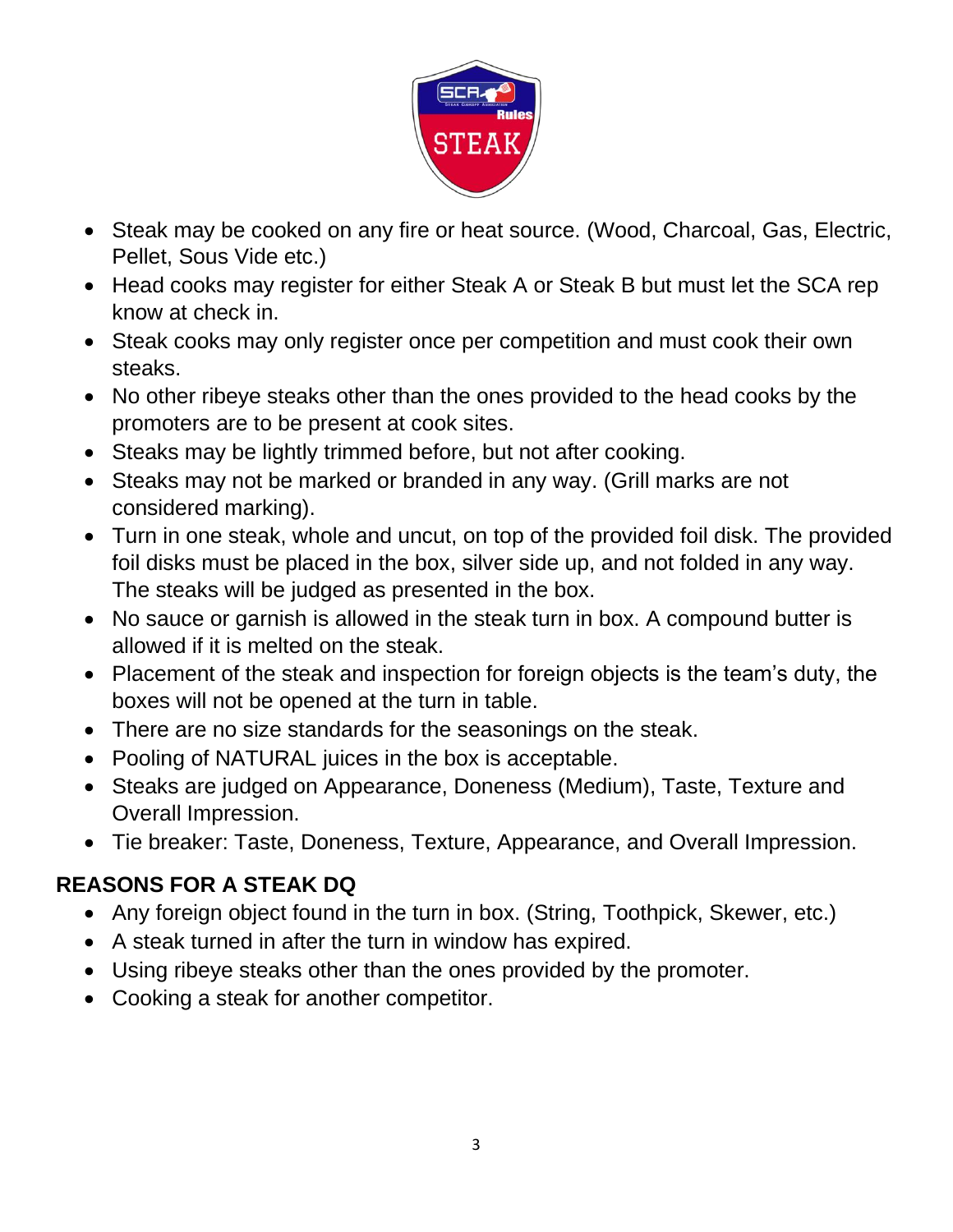

#### **ANCILLARY GENERAL RULES**

- Ancillaries may be cooked on any fire or heat source.
- Elements of the ancillary item may be pre-cooked, but the turn in must be assembled onsite.
- Must use provided turn in box, the lid must be closed to turn in. No serving trays
- Only 1 type of ancillary item per turn in box and same recipe. Sauces and condiments are allowed, and the judges are required to taste them if in the box. The scoring is a composite score of all items in the box.
- No desserts may be turned in for the "Appetizer" category.
- An "Anything with\_\_\_\_\_\_\_\_\_\_" falls under the creative ancillary category of judging and rules.
- All ancillary proteins are to be provided by the cooks unless stated on the event flier.
- Chicken Wings must be on the bone and the wings must be separated or disjointed). No boneless wings allowed. The promoter can choose either "Just Meat" or "Creative" for the judging of Chicken Wings, check event flier for the description.

#### "**CREATIVE" ANCILLARY RULES**

- Creative Ancillary entries will be judged on Appearance, Creativity, Taste, and Execution.
- The order of tie breakers for Ancillaries is Taste, Creativity, Appearance, and Execution.
- Garnish is optional for "Creative Ancillary" boxes and not a part of the appearance score. Any garnish in the box must be edible. Boxes may contain small disposable cups, toothpicks, or skewers to hold food items together only. No glass allowed in box and no items will be returned to cooks.
- All entries should be fully assembled for judging.
- Desserts are considered a creative ancillary.
- Must turn in 6 pieces or individual portions in turn in box. See exceptions below:

### **"CREATIVE" ANCILLARY TURN IN AMOUNT EXCEPTIONS**

- Burgers 2 (1 whole and 1 cut into 4 pieces) NO SLIDERS
- Grilled Cheese 2 (1 whole and 1 cut into 4 pieces)
- Hot Dogs 3 Hot Dogs (1 whole and 2 cut in half)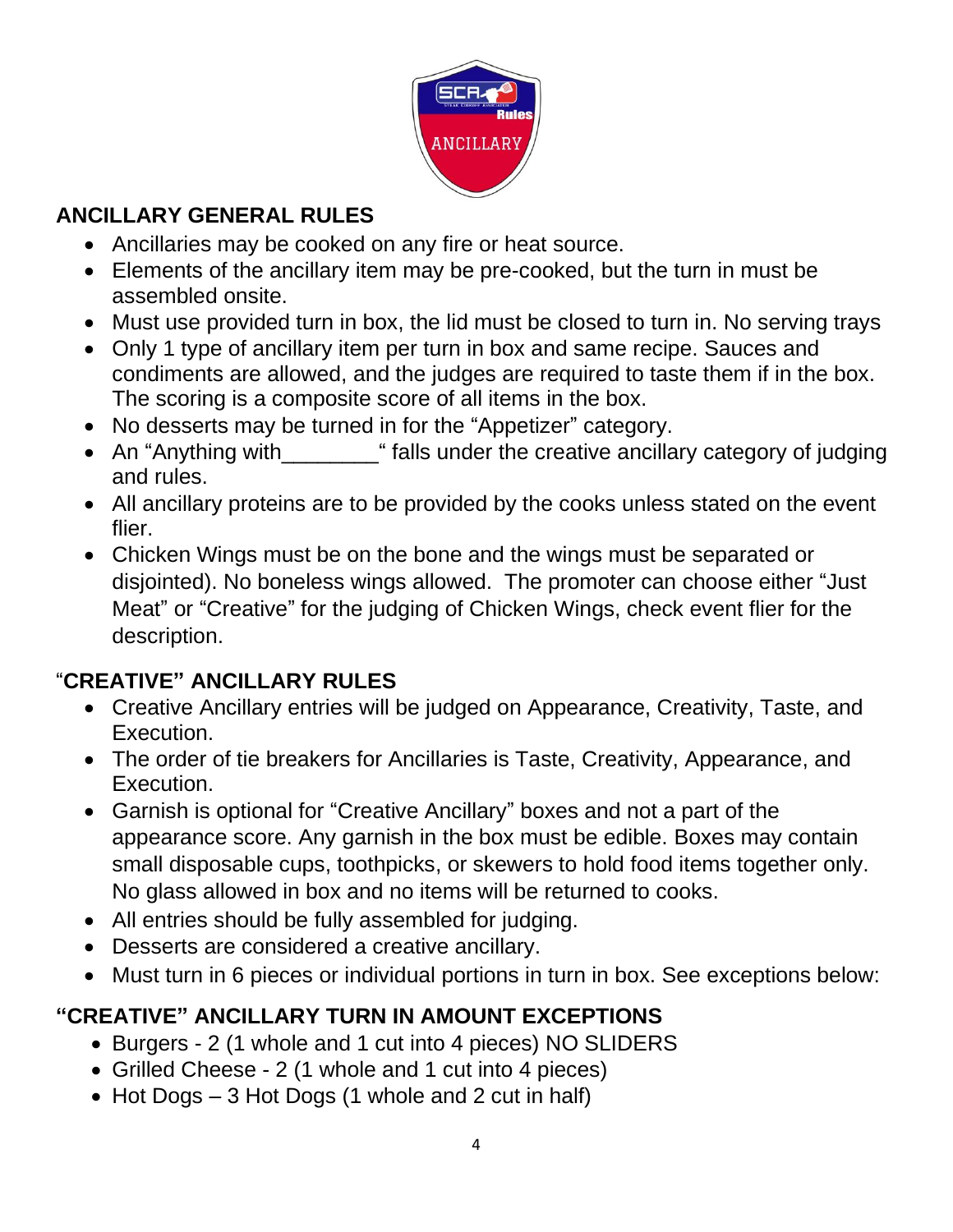• Pizza – 1 Whole pizza cut into a minimum of 6 slices

# **"JUST THE MEAT" ANCILLARY RULES**

- Chicken Wings, Pork Baby Back Ribs, Pork Spareribs, Pork Chops (bone-in or boneless), Pork Loin, Pork Spareribs, Half Chicken, and Tri-Tip will be judged on Appearance, Taste, Texture and Overall Impression. (Creativity and Doneness are not part of the scoring)
- No garnish allowed in the box; foil discs will be provided.
- The order of tie breakers is Taste, Texture, Appearance and Overall Impression.
- ALL Rib entries must be turn in on the bone.
- Raw chicken will be a DQ. (If we can't get the judges to eat it, it is a DQ)
- Must turn in a minimum 6 slices or individual portions in turn in box. See exceptions below:

# **"JUST THE MEAT" ANCILLARY TURN IN AMOUNT EXCEPTIONS**

- Pork Chops Turn in 1 whole pork chop for judging. Judging will be done batch style.
- Half Chicken Turn in two half chickens in the provided foil half pans with lids. The two chicken halves must be separated from each other. One will be for appearance only and the other will be for tasting.
- Chicken Wings Must turn in 5 drumettes and 5 flats.

# **"DRINK" ANCILLARY RULES**

- The promoter will provide 2 cups or containers. The cups or containers provided by the promoter must be used.
- Drinks must be free standing. SCA is not responsible if an entry is spilled in the judging area due to the height/balance of the turn in.
- Turn in 1 cup or container fully garnished and 1 cup or container that is not garnished for tasting. The fully garnished cup will be judged for appearance and creativity and the ungarnished cup will be used for tasting.
- The garnish does not have to be edible on drink entries.
- No serving trays or placing of the cup inside something to make it stand up is allowed. Example: inside a pineapple

# **REASONS FOR AN ANCILLARY DQ**

- A marked box
- Entry turned in after the turn-in window has expired.
- Not meeting the required number of pieces or portions.
- Any turn-in determined to be raw. Example raw chicken or pork,
- A foreign object found in the box.